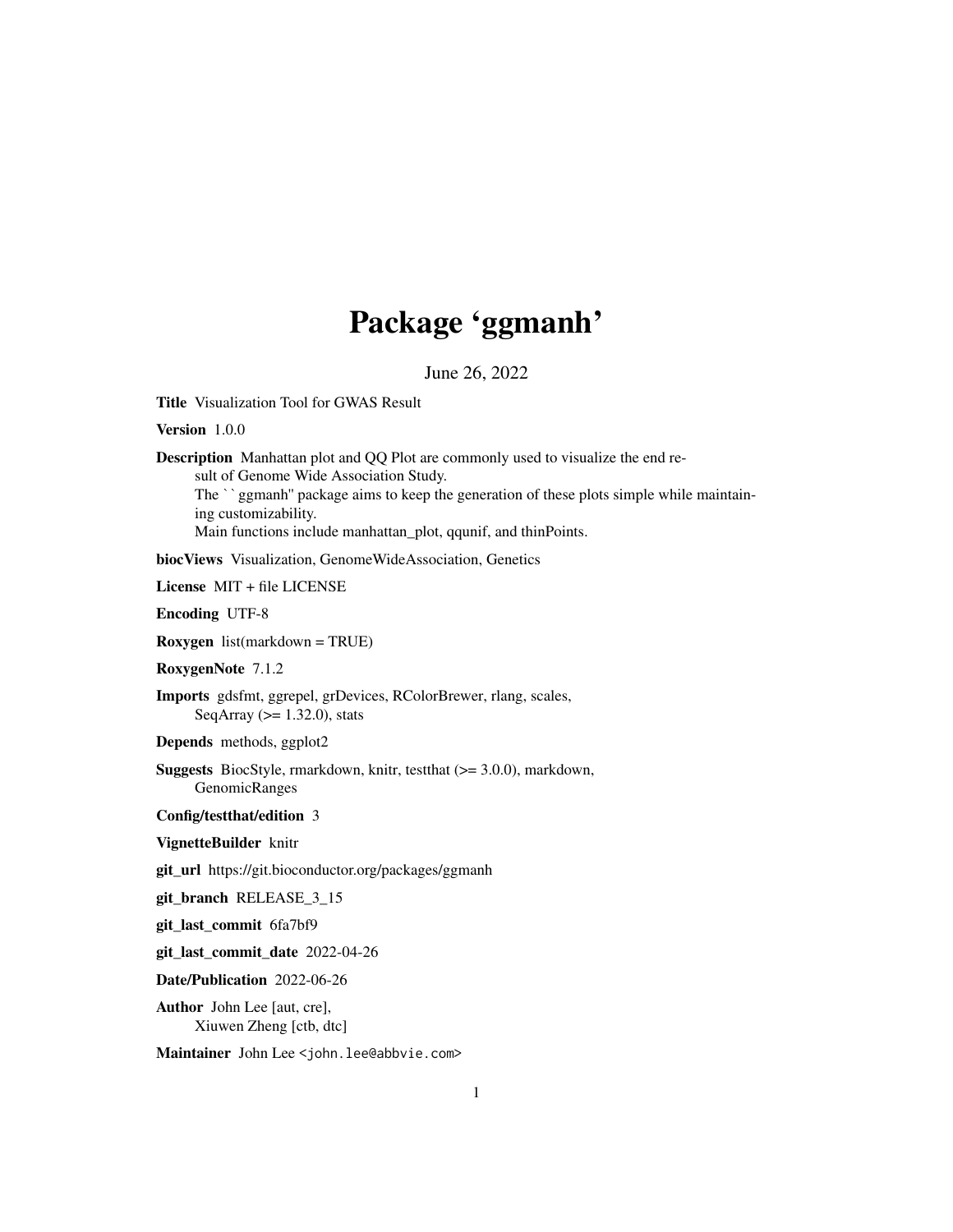### <span id="page-1-0"></span>R topics documented:

| Index | 14 |
|-------|----|
|       |    |
|       |    |
|       |    |
|       |    |
|       |    |
|       |    |
|       |    |
|       |    |

default\_gds\_path *Path to Default GDS File*

### Description

Find path to the default gds file.

#### Usage

default\_gds\_path()

#### Value

A character vector.

#### Examples

default\_gds\_path()

gds\_annotate *Annotation with GDS File*

### Description

Retrieve variant annotation stored in a GDS file with chromosome location or rs.id.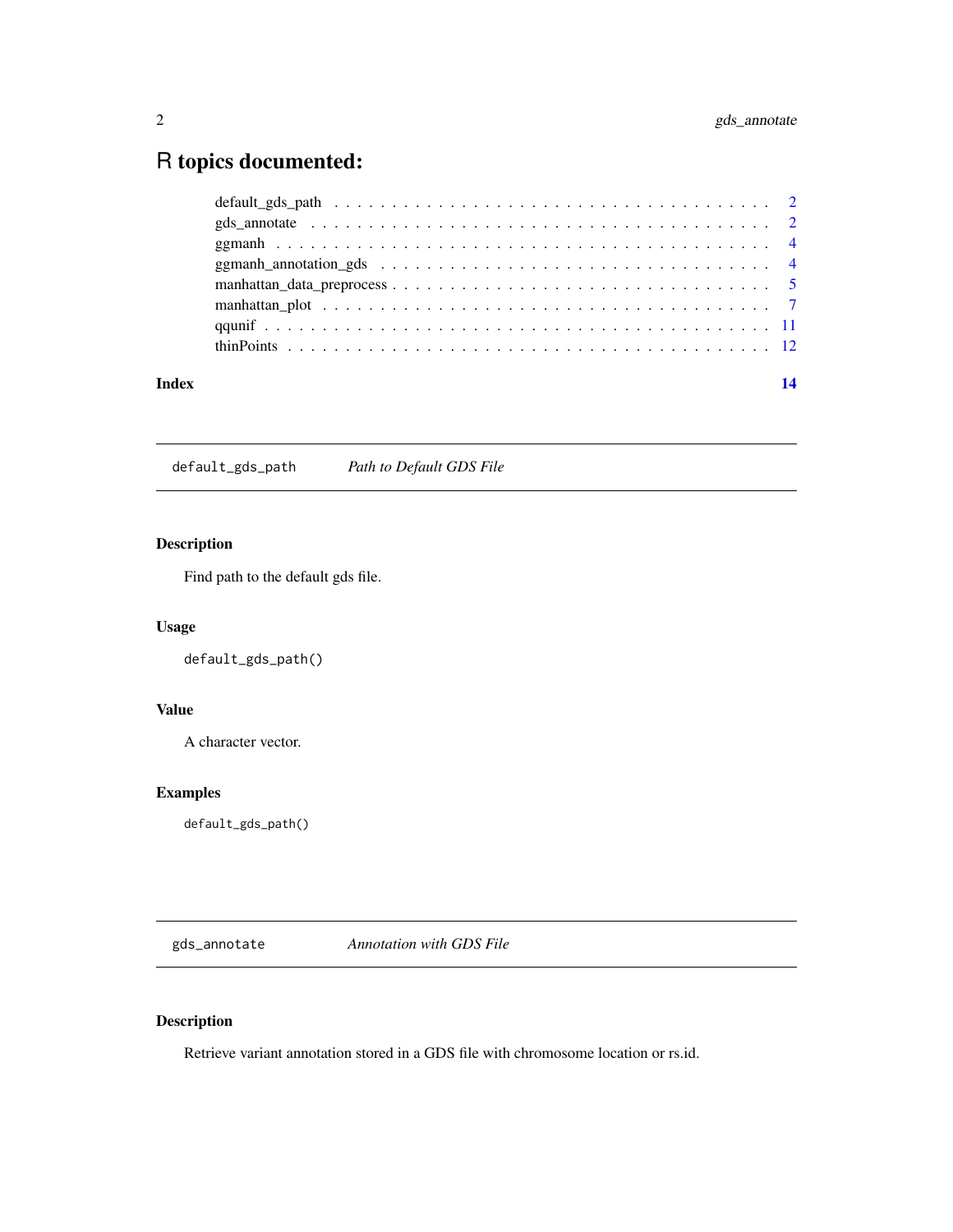gds\_annotate 3

#### Usage

```
gds_annotate(
 x,
 gdsfile = NULL,
 annot.method = "position",
 chr = NULL,
 pos = NULL,
 ref = NULL,alt = NULL,rs.id = NULL,concat_char = ''/,
 verbose = TRUE,
 annotation_names = c("annotation/info/symbol", "annotation/info/consequence",
    "annotation/info/LoF")
)
```
#### Arguments

| X                         | a data. frame object to be annotated.                                                                                |  |  |
|---------------------------|----------------------------------------------------------------------------------------------------------------------|--|--|
| gdsfile                   | a character for GDS filename. If NULL, the default GDS file included with the<br>package is used.                    |  |  |
| annot.method              | a method for searching variants. "position" requires chr, pos, ref, and alt.<br>"rs.id" requires rs.id.              |  |  |
| chr, pos, ref, alt, rs.id |                                                                                                                      |  |  |
|                           | column names of x that contain chromosome, position, reference allele, alternate<br>allele, and rs.id, respectively. |  |  |
| concat_char               | a character used to separate multiple annotations returned from the gds file.                                        |  |  |
| verbose                   | output messages.                                                                                                     |  |  |
| annotation_names          |                                                                                                                      |  |  |
|                           | a character vector of nodes of the gds file that are to be extracted.                                                |  |  |

#### Value

A character vector the length of  $nrow(x)$  if concat\_char is a character. A data frame with  $nrow(x)$ rows and length(annotation\_names) if concat\_char is null.

#### Examples

```
vardata <- data.frame(
 chr = c(11, 20, 14),pos = c(12261002, 10033792, 23875025),
  ref = c("G", "G", "CG"),
 alt = c("A", "A", "C"))
annotations <- gds_annotate(
 x = vardata, annot.method = "position",
 chr = "chr", pos = "pos", ref = "ref", alt = "alt"
```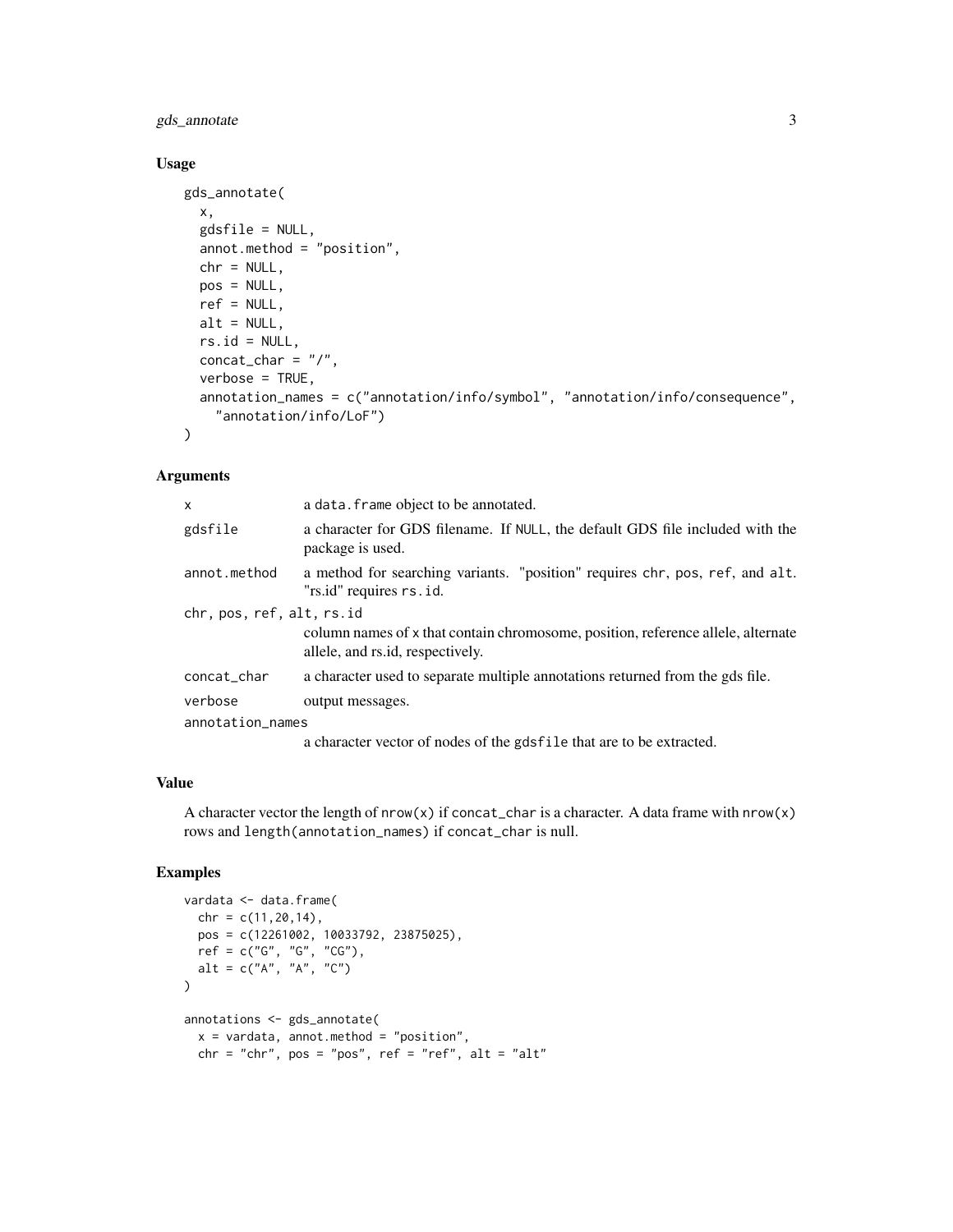print(annotations)

ggmanh *ggmanh: A package for visualization of GWAS results.*

#### Description

ggmanh provides flexible tools for visualizing GWAS result for downstream analysis.

#### Details

Manhattan plot is commonly used to display significant Single Nucleotide Polymorphisms (SNPs) in Genome Wide Association Study (GWAS) This package comes with features useful for manhattan plot creation, including annotation with [ggrepel](#page-0-0), truncating data for faster plot generation, and manual rescaling of the y-axis. The manhattan plot is generated in two steps: data preprocessing and plotting. This allows the user to iteratively customize the plot without having the process the GWAS summary data over and over again. Currently, data.frame and GRanges from GenomicRanges are supported.

A vignette detailing the usage of the package is accessible by vignette("ggmanh")

ggmanh\_annotation\_gds *gnomAD Variant Annotation in SeqArray Format*

#### Description

ggmanh provides a GDS file whose path is accessible by default\_gds\_path. The original annotation file is from the gnomAD browser v2.1.1 release, available in this link: [https://gnomad.](https://gnomad.broadinstitute.org/downloads) [broadinstitute.org/downloads](https://gnomad.broadinstitute.org/downloads). This gds file contains variants in the exome with the global minor allele frequency  $\geq 0.0002$ , and has been manually curated to fit the file size requirement for R Bioconductor packages.

#### Format

A GDS file with 1015430 variants with chromosome, position, allele, gene symbol, Ensembl VEP Consequence, and predicted LoF.

<span id="page-3-0"></span>

)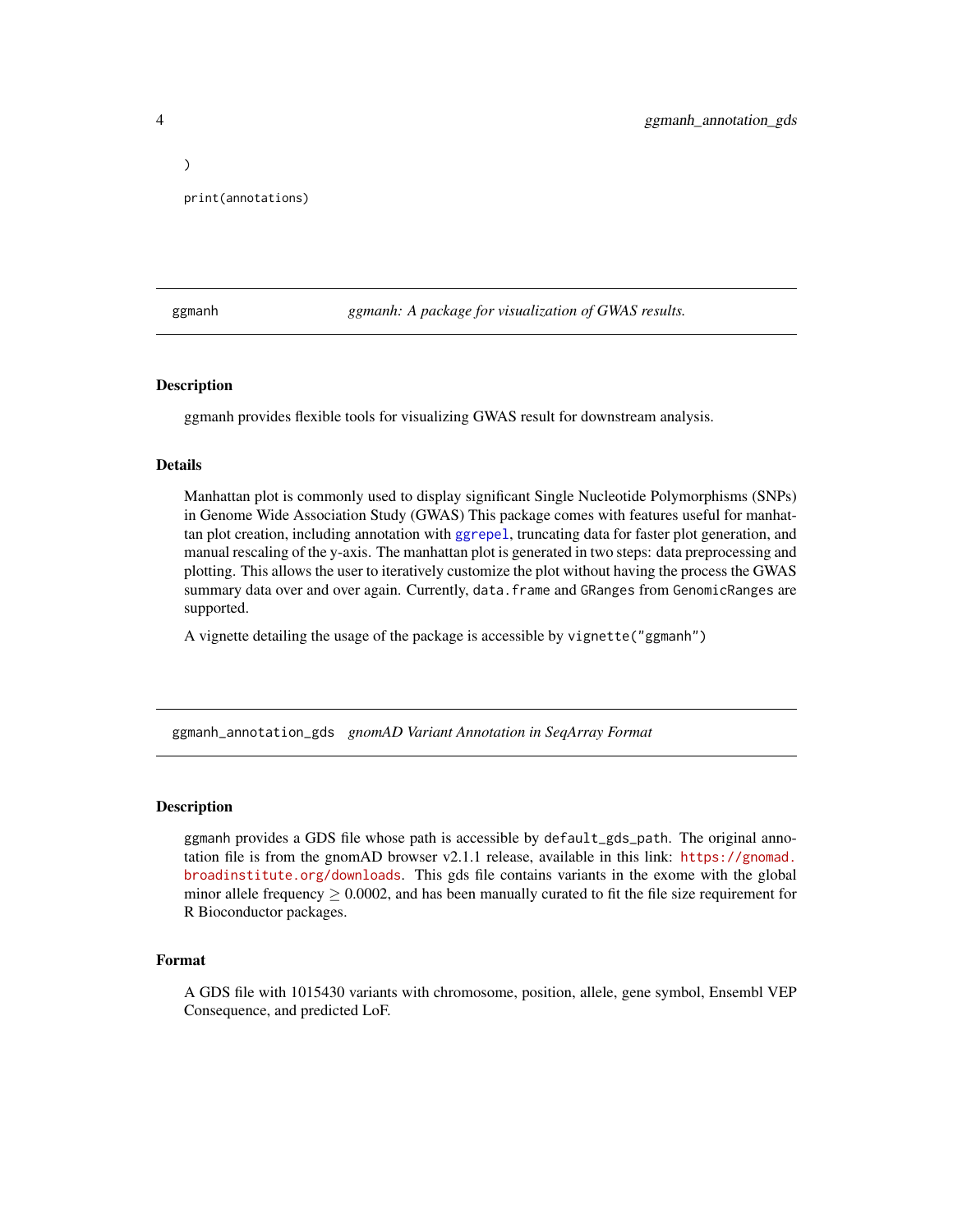<span id="page-4-0"></span>manhattan\_data\_preprocess

*Preprocess GWAS Result*

#### Description

Preprocesses a result from Genome Wide Association Study before making a manhattan plot. It accepts a data.frame, which at bare minimum should contain a chromosome, position, and pvalue. Additional options, such as chromosome color, label colum names, and colors for specific variants, are provided here.

#### Usage

```
manhattan_data_preprocess(x, ...)
## Default S3 method:
manhattan_data_preprocess(x, ...)
## S3 method for class 'data.frame'
manhattan_data_preprocess(
  x,
  chromosome = NULL,
  signif = c(5e-08, 1e-05),
  pval.colname = "pval",
  chr.colname = "chr",
  pos.colname = "pos",
  highlight.colname = NULL,
  chr.order = NULL,
  signif.col = NULL,
  chr.col = NULL,
  highlight.col = NULL,
  preserve.position = FALSE,
  thin = NULL,
  thin.n = 1000
)
## S4 method for signature 'GRanges'
manhattan_data_preprocess(
  x,
  chromosome = NULL,
  signif = c(5e-08, 1e-05),
  pval.colname = "pval",
  highlight.colname = NULL,
  chr.order = NULL,
  signif.col = NULL,
  chr.col = NULL,highlight.col = NULL,
```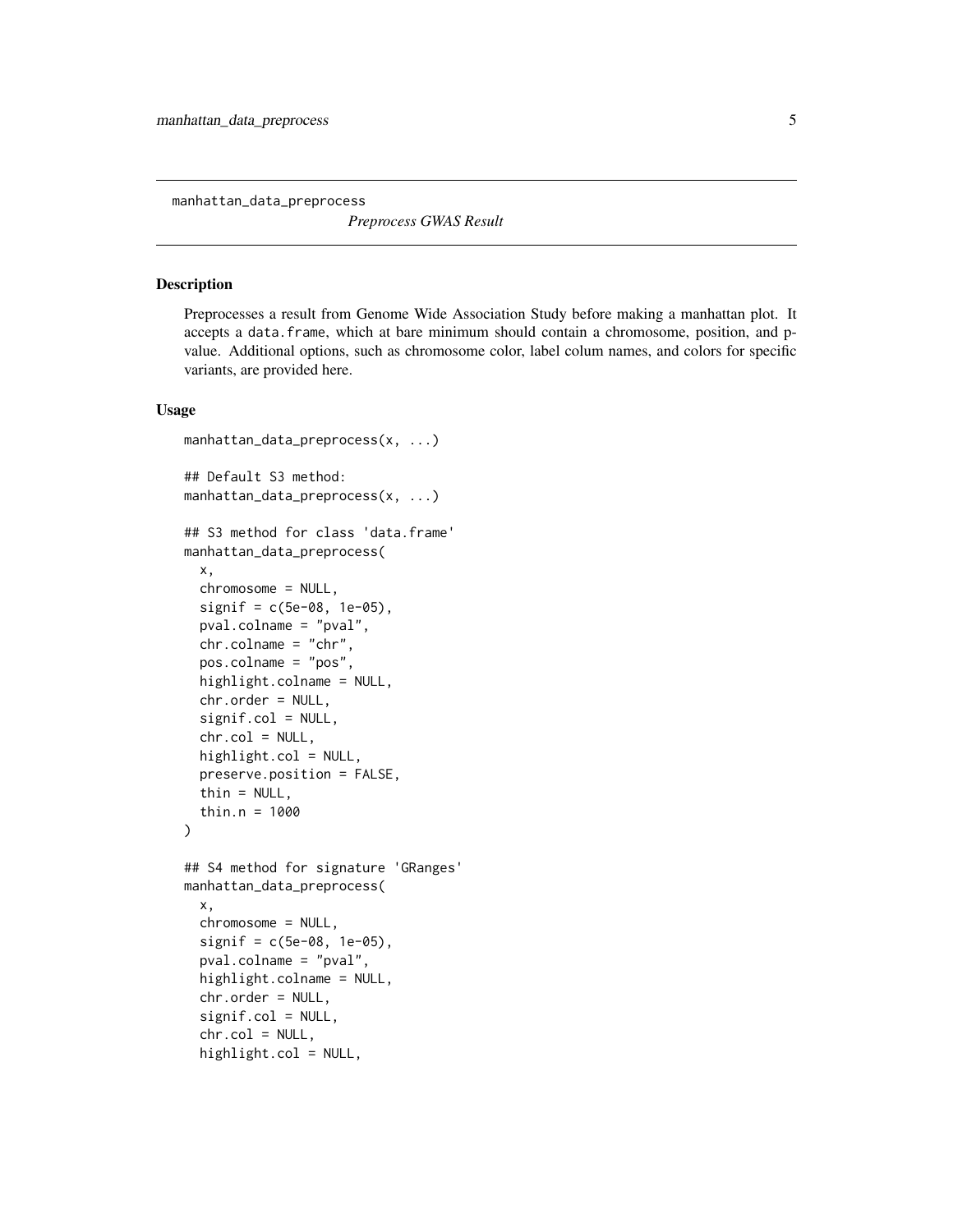```
preserve.position = FALSE,
  thin = NULL,
  thin.n = 100\mathcal{L}
```
#### Arguments

| $\pmb{\times}$    | a data frame or any other extension of data frame (e.g. a tibble). At bare mini-<br>mum, it should contain chromosome, position, and p-value.                                                                                       |
|-------------------|-------------------------------------------------------------------------------------------------------------------------------------------------------------------------------------------------------------------------------------|
| .                 | Additional arguments for manhattan_data_preprocess.                                                                                                                                                                                 |
| chromosome        | a character. This is supplied if a manhattan plot of a single chromosome is<br>desired. If NULL, then all the chromosomes in the data will be plotted.                                                                              |
| signif            | a numeric vector. Significant p-value thresholds to be drawn for manhattan plot.<br>At least one value should be provided. Default value is c(5e-08, 1e-5)                                                                          |
| pval.colname      | a character. Column name of x containing p.value.                                                                                                                                                                                   |
| chr.colname       | a character. Column name of x containing chromosome number.                                                                                                                                                                         |
| pos.colname       | a character. Column name of x containing position.                                                                                                                                                                                  |
| highlight.colname |                                                                                                                                                                                                                                     |
|                   | a character. If you desire to color certain points (e.g. significant variants) rather<br>than color by chromosome, you can specify the category in this column, and<br>provide the color mapping in highlight.col. Ignored if NULL. |
| chr.order         | a character vector. Order of chromosomes presented in manhattan plot.                                                                                                                                                               |
| signif.col        | a character vector of equal length as signif. It contains colors for the lines<br>drawn at signif. If NULL, the smallest value is colored black while others are<br>grey.                                                           |
| chr.col           | a character vector of equal length as chr.order. It contains colors for the chro-<br>mosomes. Name of the vector should match chr. order. If NULL, default colors<br>are applied using RColorBrewer.                                |
| highlight.col     | a character vector. It contains color mapping for the values from highlight.colname.                                                                                                                                                |
| preserve.position |                                                                                                                                                                                                                                     |
|                   | a logical. If TRUE, the width of each chromosome reflect the number of variants<br>and the position of each variant is correctly scaled? If FALSE, the width of each<br>chromosome is equal and the variants are equally spaced.    |
| thin              | a logical. If TRUE, thinPoints will be applied. Defaults to TRUE if chromosome<br>is NULL. Defaults to FALSE if chromosome is supplied.                                                                                             |
| thin.n            | an integer. Number of max points per horizontal partitions of the plot. Defaults<br>to 1000.                                                                                                                                        |
|                   |                                                                                                                                                                                                                                     |

#### Details

manhattan\_data\_preprocess gathers information needed to plot a manhattan plot and organizes the information as MPdata S3 object.

New positions for each points are calculated, and stored in the data.frame as "new\_pos". By default, all chromosomes will have the same width, with each point being equally spaced. This behavior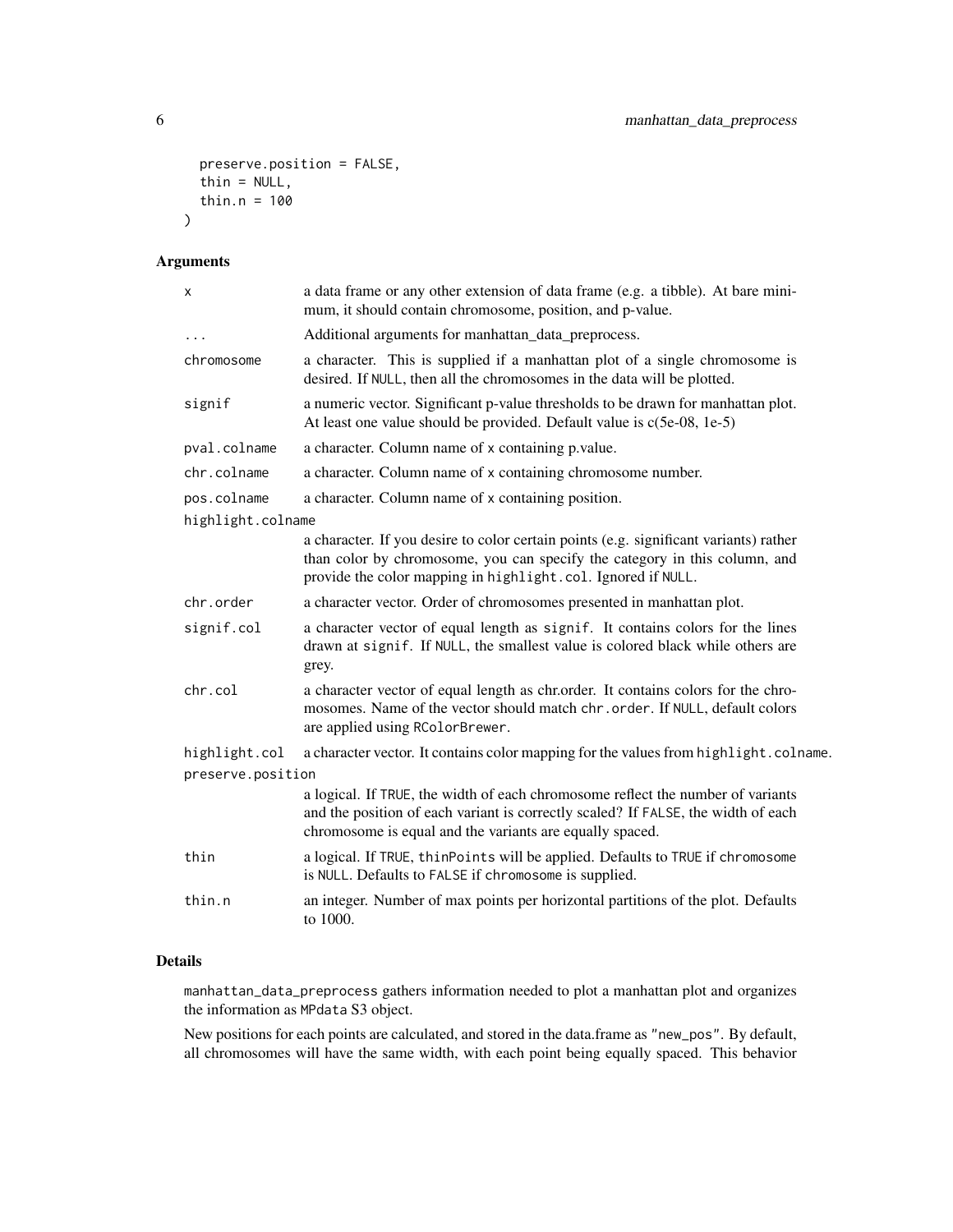#### <span id="page-6-0"></span>manhattan\_plot 7

is changed when preserve.position = TRUE. The width of each chromosome will scale to the number of points and the points will reflect the original positions.

chr.col and highlight.col, maps the data values to colors. If they are an unnamed vector, then the function will try its best to match the values of chr.colname or highlight.colname to the colors. If they are a named vector, then they are expected to map all values to a color. If highlight.colname is supplied, then chr.col is ignored.

While feeding a data. frame directly into manhattan\_plot does preprocessing  $\&$  plotting in one step. If you plan on making multiple plots with different graphic options, you have the choice to preprocess separately and then generate plots.

#### Value

a MPdata object. This object contains all the necessary info for constructing a manhattan plot.

#### Examples

```
gwasdat <- data.frame(
  "chromosome" = rep(1:5, each = 30),
  "position" = c(replicate(5, sample(1:300, 30))),
  "pvalue" = \text{rbeta}(150, 1, 1)^5)
 manhattan_data_preprocess(
 gwasdat, pval.colname = "pvalue", chr.colname = "chromosome", pos.colname = "position",
 chr.order = as. character(1:5))
```
manhattan\_plot *Manhattan Plotting*

#### Description

A generic function for manhattan plot.

#### Usage

```
manhattan_plot(x, ...)
manhattan_plot.default(x, ...)
## S3 method for class 'data.frame'
manhattan_plot(
  x,
  chromosome = NULL,
  outfn = NULL,
  signif = c(5e-08, 1e-05),
  pval.colname = "pval",
```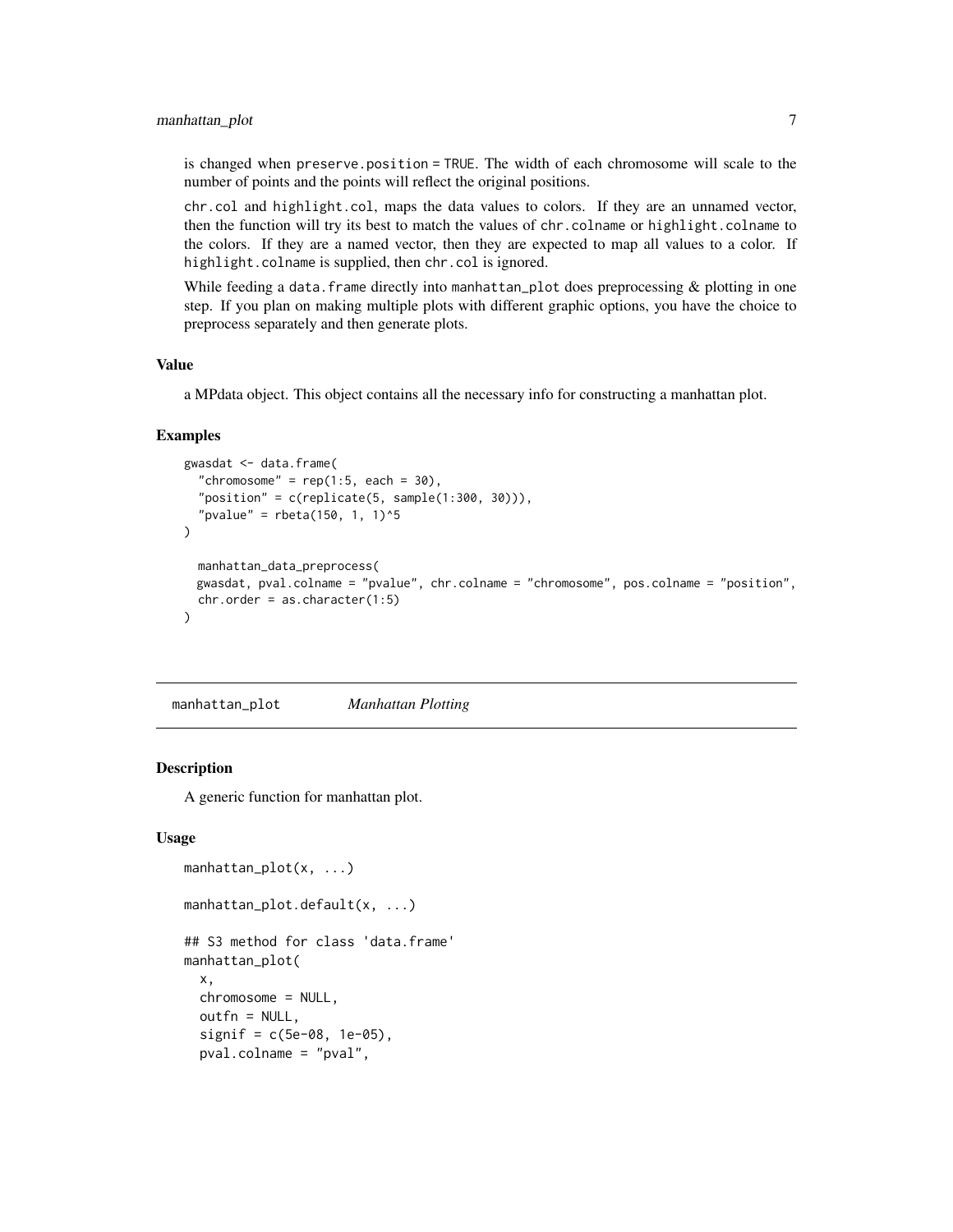```
chr.colname = "chr",
  pos.colname = "pos",
  label.colname = NULL,
  highlight.colname = NULL,
  chr.order = NULL,
  signif.col = NULL,
  chr.col = NULL,highlight.col = NULL,
  rescale = TRUE,
  rescale.ratio.threshold = 5,
  signif.rel.pos = 0.4,
  color.by.highlight = FALSE,
  preserve.position = FALSE,
  thin = NULL,
  thin.n = 1000,
  plot.title = ggplot2::waiver(),plot.subtitle = ggplot2::waiver(),
  plot.width = 10,plot.height = 5,
  point.size = 0.75,
  label.font.size = 2,
  max.overlaps = 20,
  x.label = "Chromosome",
  yu.label = expression(-\log[10](p)),
  ...
\lambda## S3 method for class 'MPdata'
manhattan_plot(
 x,
  chromosome = NULL,
  outfn = NULL,
  rescale = TRUE,
  rescale.ratio.threshold = 5,
  signif.rel.pos = 0.4,
  color.by.highlight = FALSE,
  label.colname = NULL,
  x.label = "Chromosome",
  yulabel = expression(-\log[10](p)),
  point.size = 0.75,
  label.font.size = 2,
  max.overlaps = 20,
  plot.title = ggplot2::waiver(),plot.subtitle = ggplot2::waiver(),
  plot.width = 10,
 plot.height = 5,
  ...
```
 $\mathcal{L}$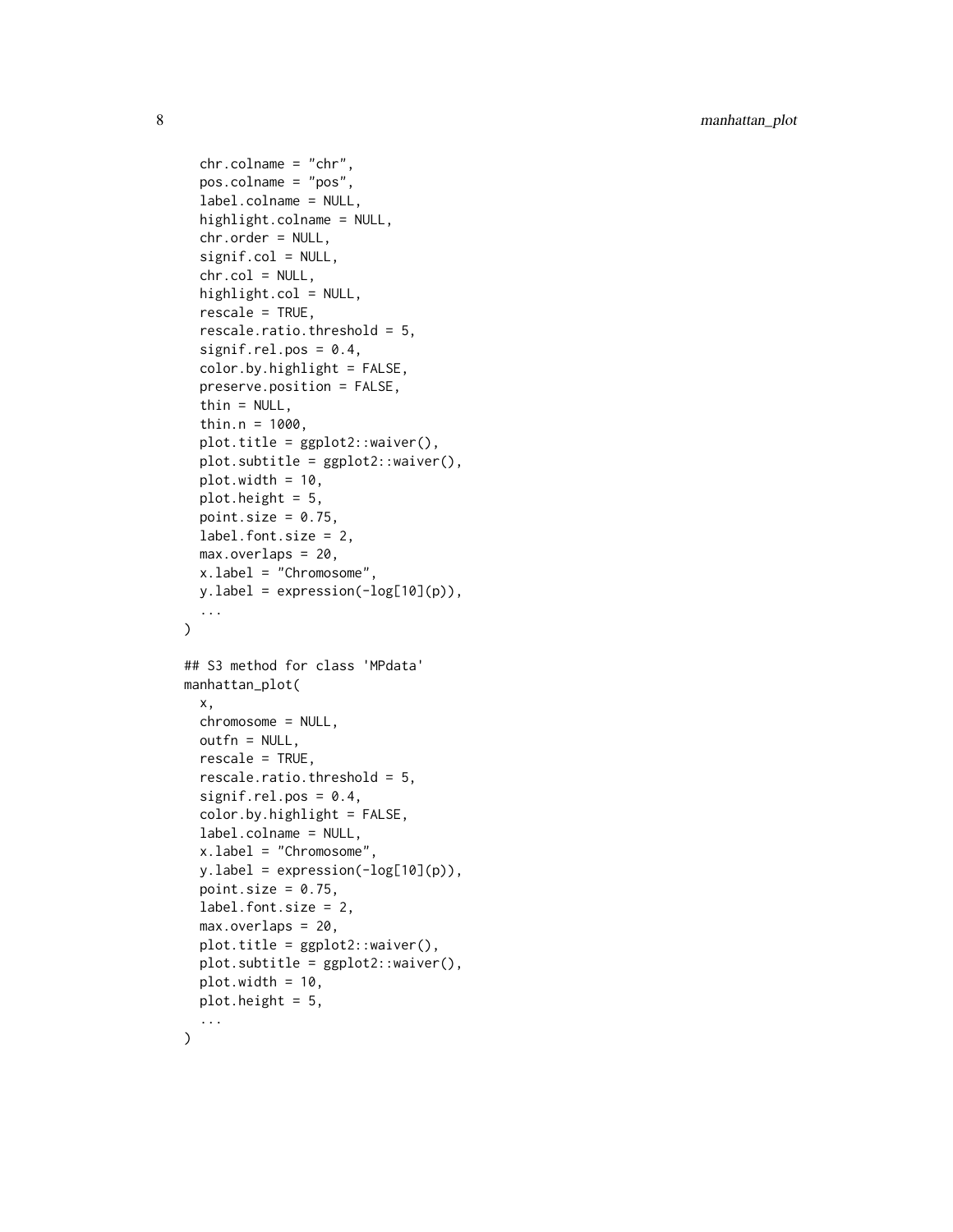```
## S4 method for signature 'GRanges'
manhattan_plot(
  x,
  chromosome = NULL,
  outfn = NULL,
  signif = c(5e-08, 1e-05),
  pval.colname = "pval",
  label.colname = NULL,
  highlight.colname = NULL,
  chr.order = NULL,
  signif.col = NULL,
  chr.col = NULL,highlight.col = NULL,
  rescale = TRUE,
  rescale.ratio.threshold = 5,
  signif.rel.pos = 0.4,
  color.by.highlight = FALSE,
 preserve.position = FALSE,
  thin = NULL,
  thin.n = 1000,
  plot.title = ggplot2::waiver(),plot.subtitle = ggplot2::waiver(),
  plot.width = 10,plot.height = 5,
 point.size = 0.75,
  label.font.size = 2,
 max.overlaps = 20,
  x.label = "Chromosome",
 y.label = expression(-log[10](p)),
  ...
\mathcal{L}
```
#### Arguments

| $\mathsf{x}$ | a data. frame, an extension of data. frame object (e.g. tibble), or an MPdata<br>object.                                                                   |
|--------------|------------------------------------------------------------------------------------------------------------------------------------------------------------|
| .            | additional arguments to be passed onto geom_label_repel                                                                                                    |
| chromosome   | a character. This is supplied if a manhattan plot of a single chromosome is<br>desired. If NULL, then all the chromosomes in the data will be plotted.     |
| outfn        | a character. File name to save the Manhattan Plot. If out fn is supplied (i.e.<br>! is . null (out fn), then the plot is not drawn in the graphics window. |
| signif       | a numeric vector. Significant p-value thresholds to be drawn for manhattan plot.<br>At least one value should be provided. Default value is c(5e-08, 1e-5) |
| pval.colname | a character. Column name of x containing p.value.                                                                                                          |
| chr.colname  | a character. Column name of x containing chromosome number.                                                                                                |
| pos.colname  | a character. Column name of x containing position.                                                                                                         |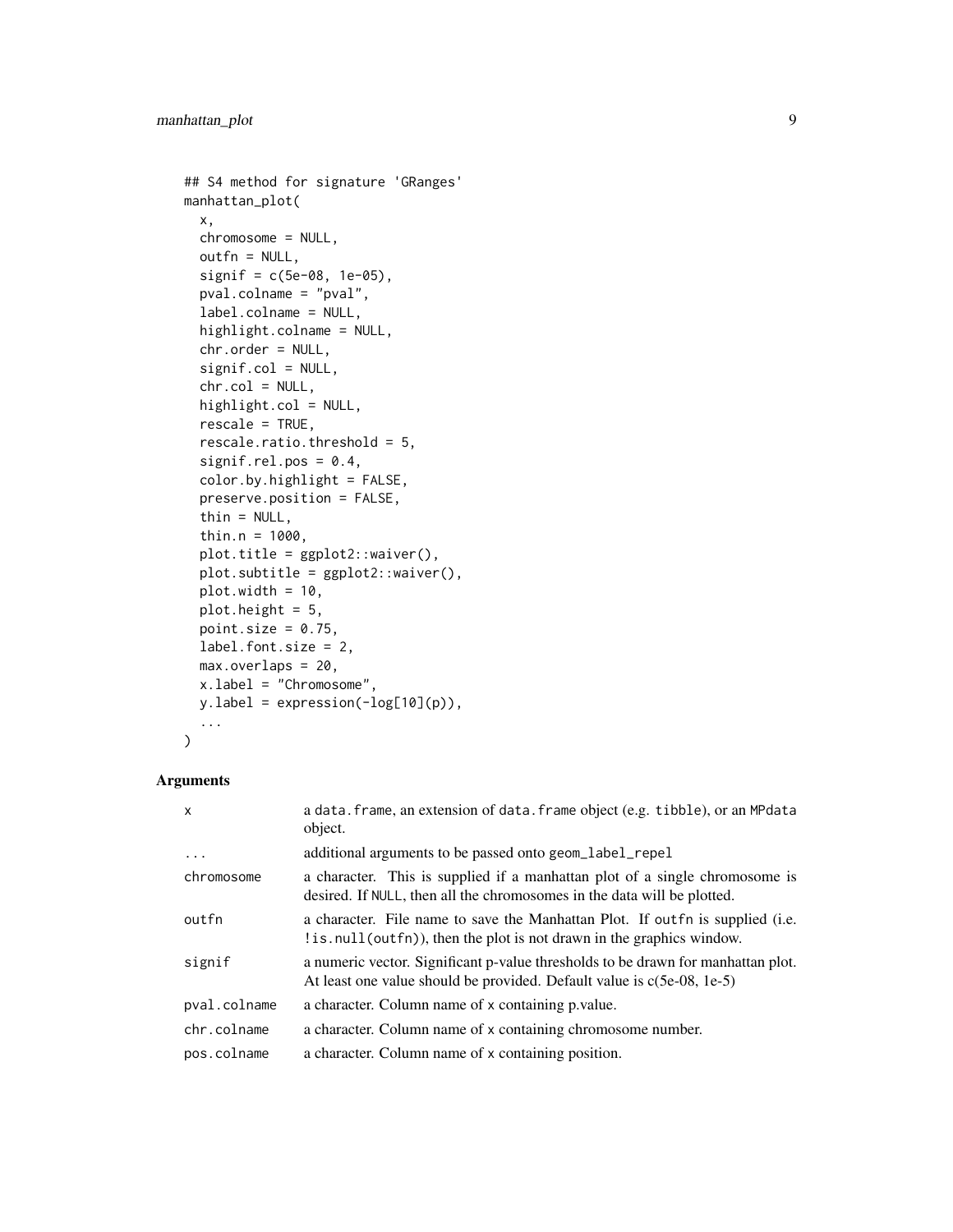label.colname a character. Name of the column in MPdata\$data to be used for labelling.

highlight.colname a character. If you desire to color certain points (e.g. significant variants) rather than color by chromosome, you can specify the category in this column, and provide the color mapping in highlight.col. Ignored if NULL. chr.order a character vector. Order of chromosomes presented in manhattan plot. signif.col a character vector of equal length as signif. It contains colors for the lines drawn at signif. If NULL, the smallest value is colored black while others are grey. chr.col a character vector of equal length as chr.order. It contains colors for the chromosomes. Name of the vector should match chr.order. If NULL, default colors are applied using RColorBrewer. highlight.col a character vector. It contains color mapping for the values from highlight.colname. rescale a logical. If TRUE, the plot will rescale itself depending on the data. More on this in details. rescale.ratio.threshold a numeric. Threshold of that triggers the rescale. signif.rel.pos a numeric between 0.1 and 0.9. If the plot is rescaled, where should the significance threshold be positioned? color.by.highlight a logical. Should the points be colored based on a highlight column? preserve.position a logical. If TRUE, the width of each chromosome reflect the number of variants and the position of each variant is correctly scaled? If FALSE, the width of each chromosome is equal and the variants are equally spaced. thin a logical. If TRUE, thinPoints will be applied. Defaults to TRUE if chromosome is NULL. Defaults to FALSE if chromosome is supplied. thin.n an integer. Number of max points per horizontal partitions of the plot. Defaults to 1000. plot.title a character. Plot title plot.subtitle a character. Plot subtitle plot.width a numeric. Plot width in inches. plot.height a numeric. Plot height in inches. point.size a numeric. Size of the points. label.font.size a numeric. Size of the labels. max.overlaps an integer. Exclude text labels that overlaps too many things. x.label a character. x-axis label y.label a character. y-axis label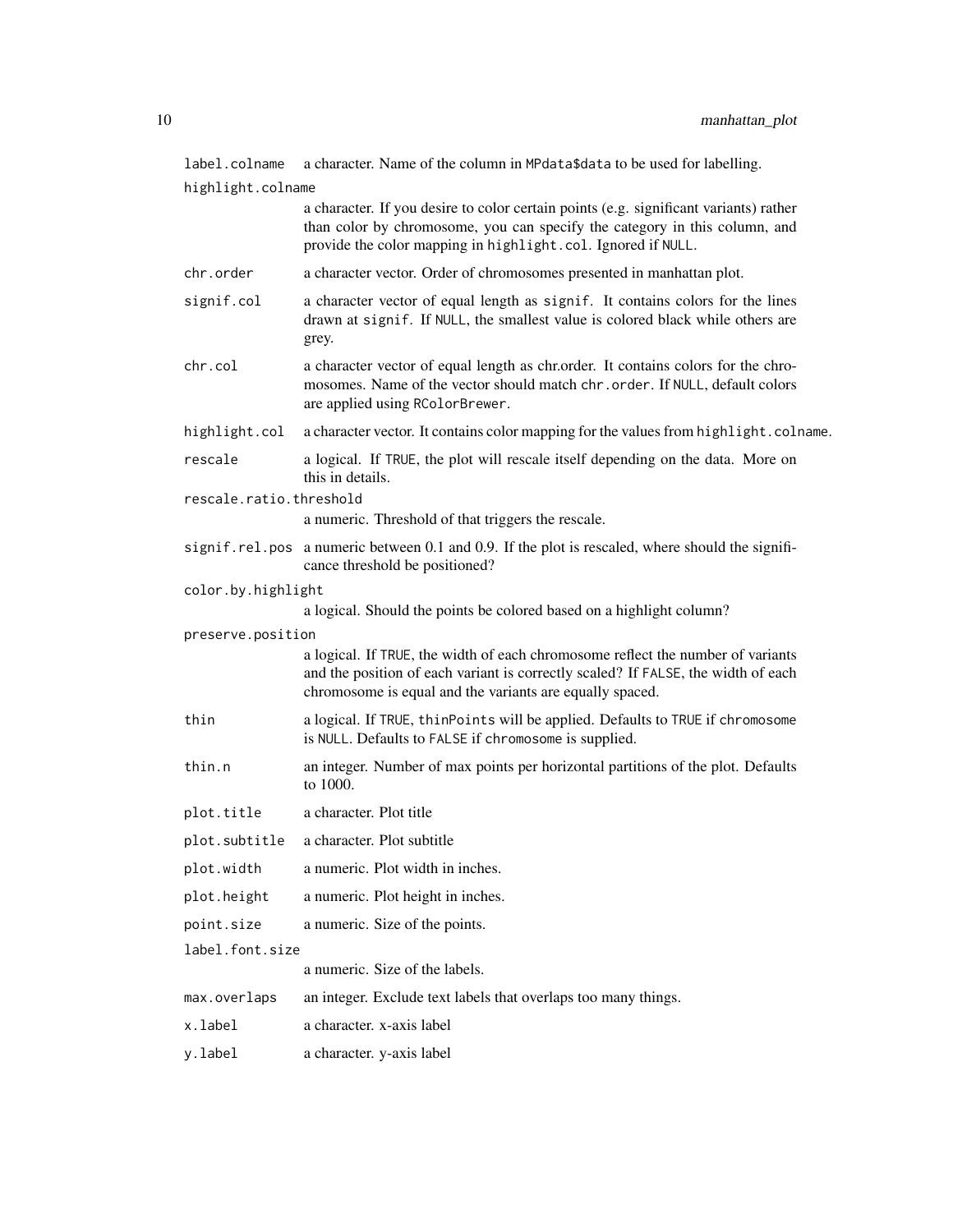#### <span id="page-10-0"></span>qqunif the contract of the contract of the contract of the contract of the contract of the contract of the contract of the contract of the contract of the contract of the contract of the contract of the contract of the con

#### Details

This generic function accepts a result of a GWAS in the form of data.frame or a MPdata object produced by manhattan\_data\_preprocess. The function will throw an error if another type of object is passed.

Having rescale = TRUE is useful when there are points with very high - $log10(p.value)$ . In this case, the function attempts to split the plot into two different scales, with the split happening near the strictest significance threshold. More precisely, the plot is rescaled when

 $-log10(pvalue)/(strictest significance threshold) \geq rescale.ratio.threshold$ 

If you wish to add annotation to the points, provide the name of the column to label.colname. The labels are added with [ggrepel](#page-0-0).

Be careful though: if the annotation column contains a large number of variants, then the plotting could take a long time, and the labels will clutter up the plot. For those points with no annotation, you have the choice to set them as NA or "".

#### Value

```
gg object if is.null(outfn), NULL if !is.null(outf)
```
#### Examples

```
gwasdat <- data.frame(
  "chromosome" = rep(1:5, each = 30),
  "position" = c(replicate(5, sample(1:300, 30))),"pvalue" = rbeta(150, 1, 1)^5\mathcal{L}manhattan_plot(
 gwasdat, pval.colname = "pvalue", chr.colname = "chromosome", pos.colname = "position",
 chr.order = as.character(1:5)
\lambdampdata <- manhattan_data_preprocess(
 gwasdat, pval.colname = "pvalue", chr.colname = "chromosome", pos.colname = "position",
 chr.order = as. character(1:5)\lambdamanhattan_plot(mpdata)
```
qqunif *Plot Quantile-Quantile Plot of p-values against uniform distribution.*

#### **Description**

Plot Quantile-Quantile Plot of p-values against uniform distribution.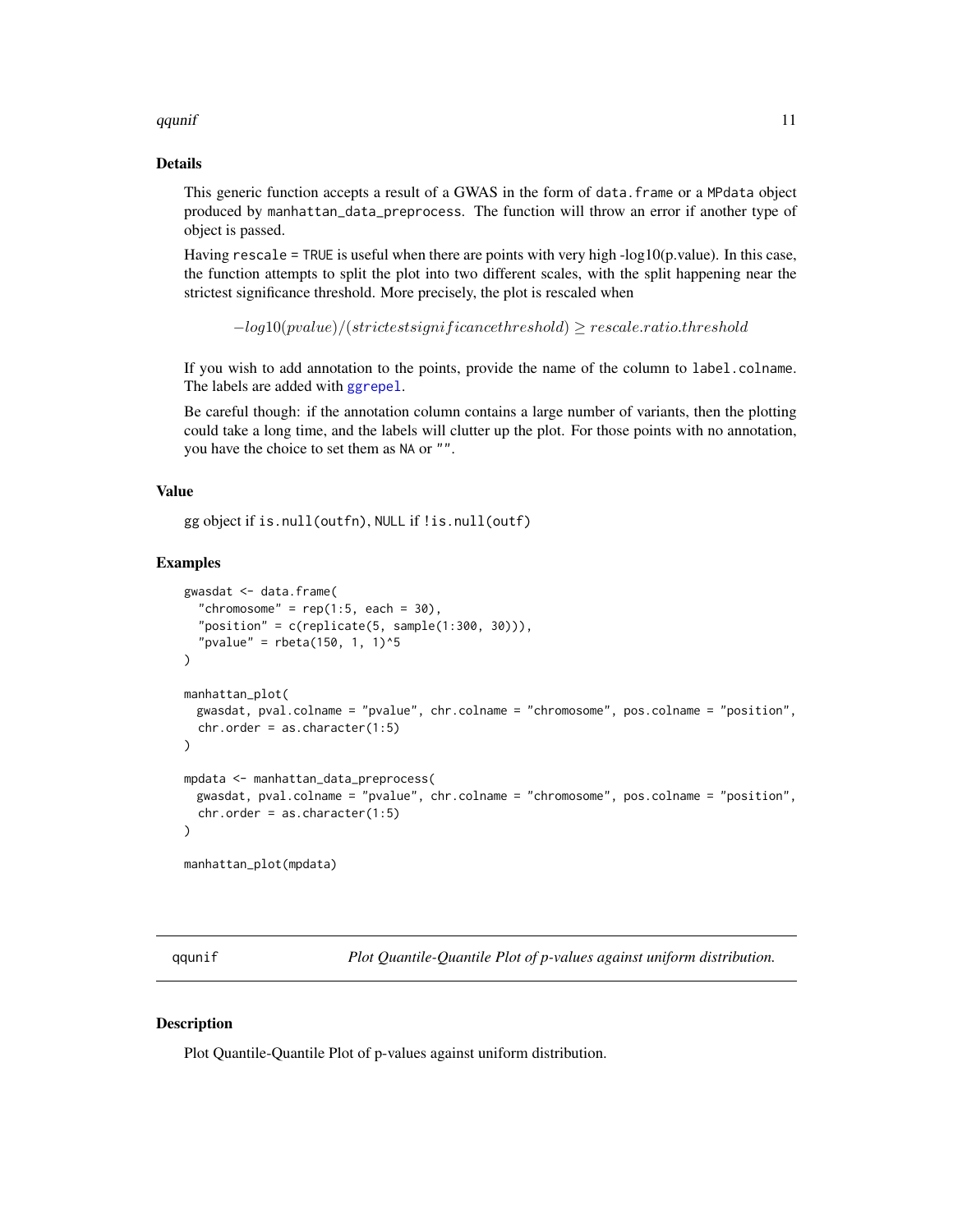#### Usage

```
qqunif(
 x,
 outfn = NULL,
 conf.int = 0.95,
 plot.width = 5,
 plot.height = 5,
  thin = TRUE,
  thin.n = 500,
 zero.pval = "replace"
\mathcal{L}
```
#### Arguments

| $\mathsf{x}$ | a numeric vector of p-values. All values should be between 0 and 1.                                                                                             |
|--------------|-----------------------------------------------------------------------------------------------------------------------------------------------------------------|
| outfn        | a character. File name to save the QQ Plot. If out fn is supplied (i.e. ! is . null (out fn)),<br>then the plot is not drawn in the graphics window.            |
| conf.int     | a numeric between 0 and 1. Confidence band to draw around reference line. Set<br>to NA to leave it out.                                                         |
| plot.width   | a numeric. Plot width in inches.                                                                                                                                |
| plot.height  | a numeric. Plot height in inches.                                                                                                                               |
| thin         | a logical. Reduce number of data points when they are cluttered?                                                                                                |
| thin.n       | an integer. Number of max points per horizontal partitions of the plot. Defaults<br>to $500$ .                                                                  |
| zero.pval    | a character. Determine how to treat 0 pvals. "replace" will replace the p-value<br>of zero with the non-zero minimum. "remove" will remove the p-value of zero. |

#### Value

a ggplot object

#### Examples

```
x <- rbeta(1000, 1, 1)
qqunif(x)
```
thinPoints *Thin Data Points*

#### Description

Reduce the number of cluttered data points.

#### Usage

```
thinPoints(dat, value, n = 3000, nbins = 200, groupBy = NULL)
```
<span id="page-11-0"></span>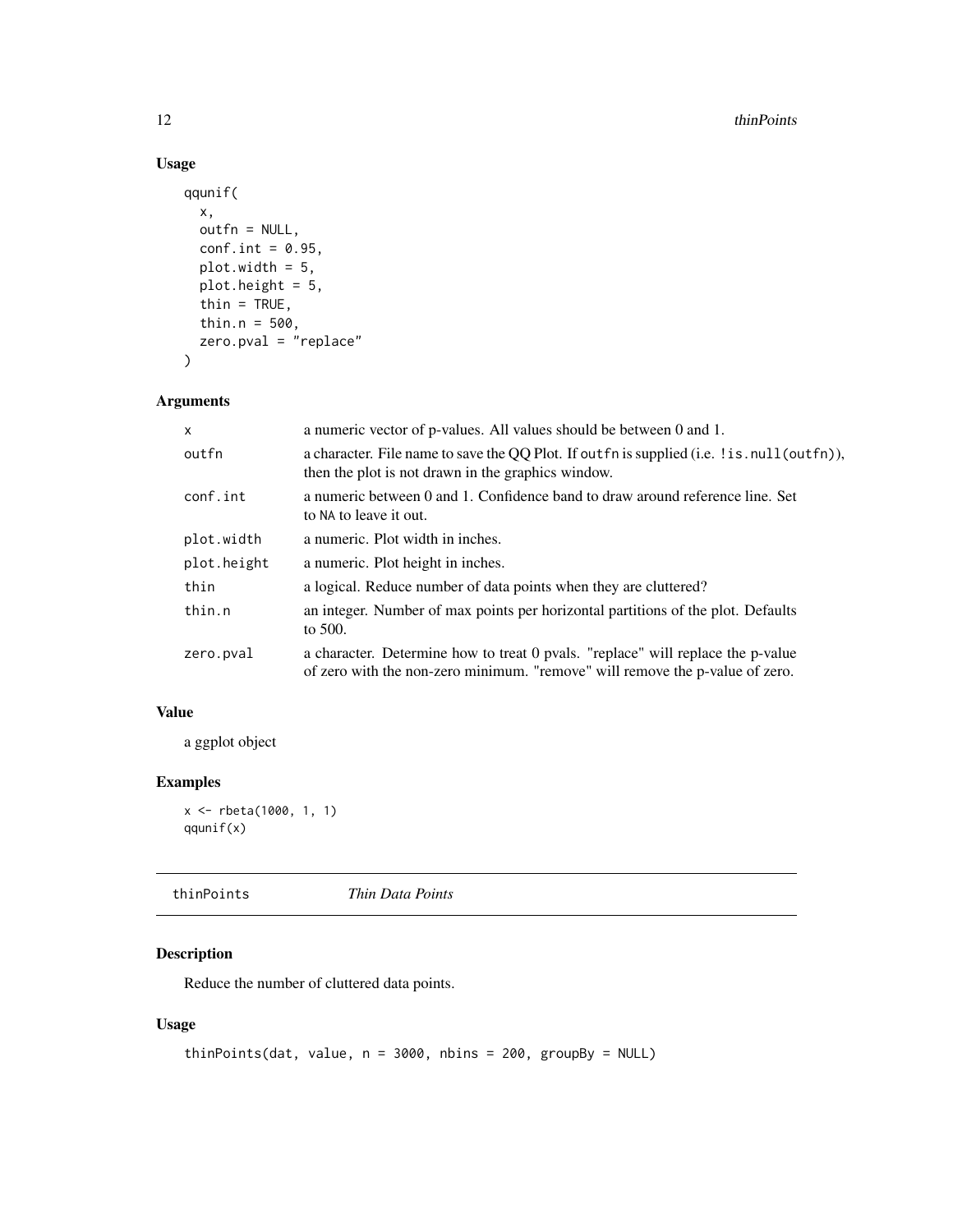#### thinPoints 13

#### Arguments

| dat     | a data frame                                                         |
|---------|----------------------------------------------------------------------|
| value   | column name of dat to be used for partitioning (see details)         |
| n.      | number of points to sample for each partition                        |
| nbins   | number of partitions                                                 |
| groupBy | column name of dat to group by before partitioning (e.g. chromosome) |

#### Details

The result of Genome Wide Association Study can be very large, with the majority of points being being clustered below significance threshold. This unnecessarily increases the time to plot while making almost no difference. This function reduces the number of points by partitioning the points by a numberic column value into nbins and sampling n points.

#### Value

a data.frame

#### Examples

```
dat <- data.frame(
  A1 = c(1:20, 20, 20),
  A2 = c(rep(1, 12), rep(1,5), rep(20, 3), 20, 20)B = rep(c("a", "b", "c", "d"), times = c(5, 7, 8, 2))\mathcal{L}# partition "A1" into 2 bins and then sample 6 data points
thinPoints(dat, value = ^nA1", n = 6, nbins = 2)
# partition "A2" into 2 bins and then sample 6 data points
thinPoints(dat, value = "A2", n = 6, nbins = 2)
# group by "B", partition "A2" into 2 bins and then sample 3 data points
thinPoints(dat, value = "A2", n = 3, nbins = 2, groupBy = "B")
```